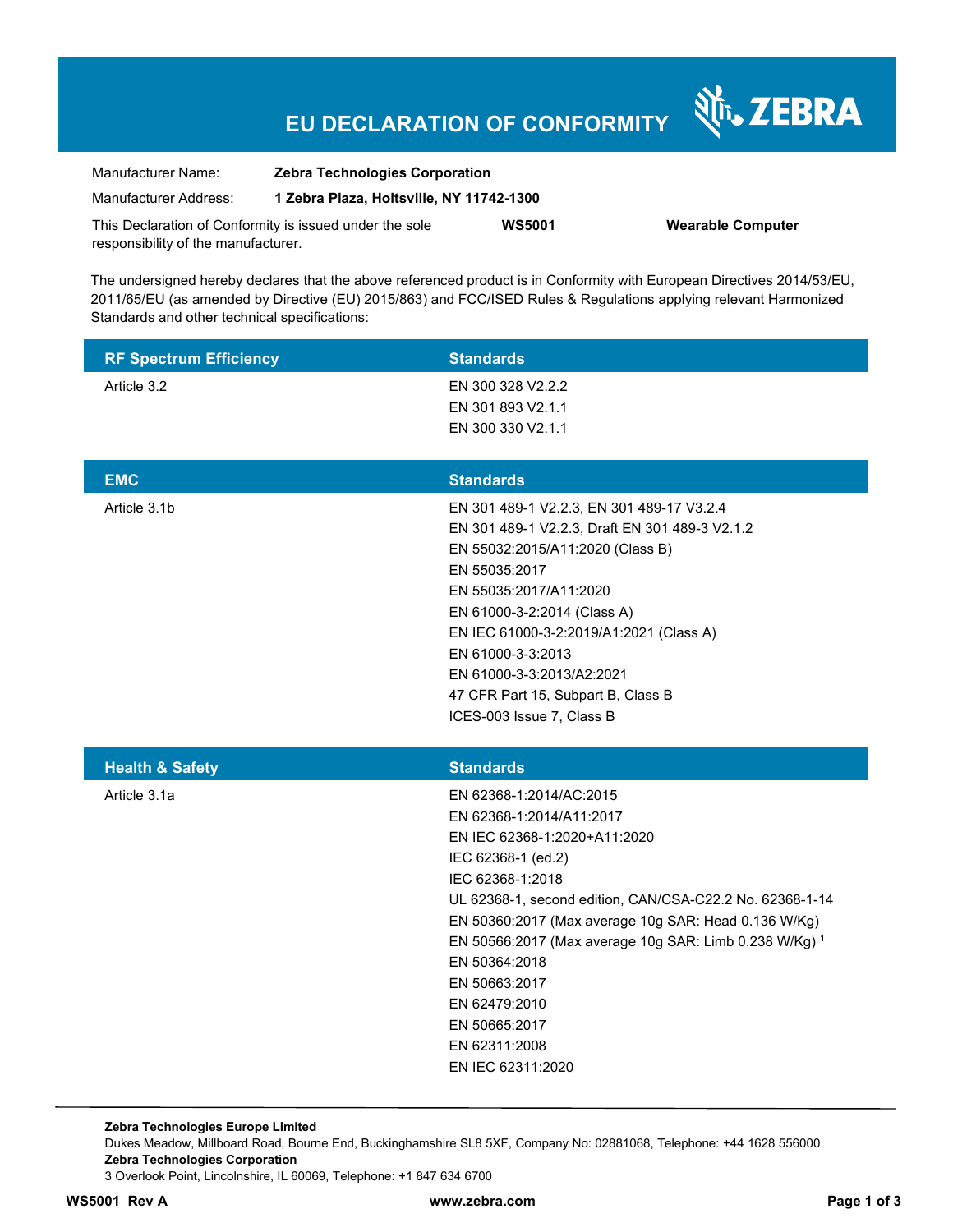

FCC 47CFR Part 2.1093 RSS 102 Issue 5 21CFR1040.10 IEC 60825-1:2014 (Ed.3.0); EN 60825-1:2014 (Laser) EN 60825-1:2014/A11:2021 (Laser) IEC 62471:2006 (Ed.1.0); EN 62471:2008 (LED)

| <b>Environmental</b>                       | <b>Standards</b>  |
|--------------------------------------------|-------------------|
| Restriction of Hazardous Substances (RoHS) | EN IEC 63000:2018 |

With regard to Directive 2014/53/EU, the conformity assessment procedure referred to in Article 17.2(b) and detailed in Annex III has been followed with the involvement of the following Notified Body: **CTC advanced GmbH**, Untertürkheimer Str. 6 – 10 66117 Saarbrücken, Germany

EC-Type Examination Certificate number: T818982P-01-TEC

Assessed Articles: 3.1a, 3.1b, 3.2

US company representative for FCC Supplier's Declaration of Conformity (47 CFR Part 2.1071 to 2.1077) is Larry Zhou and can be reached at larry.zhou@zebra.com.

**Signed on behalf of Zebra Technologies Corporation** 

Place: Bourne End

*(Signature of authorized person)* Date of Affixing the CE Mark: 11 April 2022 Marco Belli Rev: A Sr. Manager, Regulatory **Date: 11 April 2022** 

**Zebra Technologies Europe Limited**  Dukes Meadow, Millboard Road, Bourne End, Buckinghamshire SL8 5XF, Company No: 02881068, Telephone: +44 1628 556000 **Zebra Technologies Corporation**  3 Overlook Point, Lincolnshire, IL 60069, Telephone: +1 847 634 6700